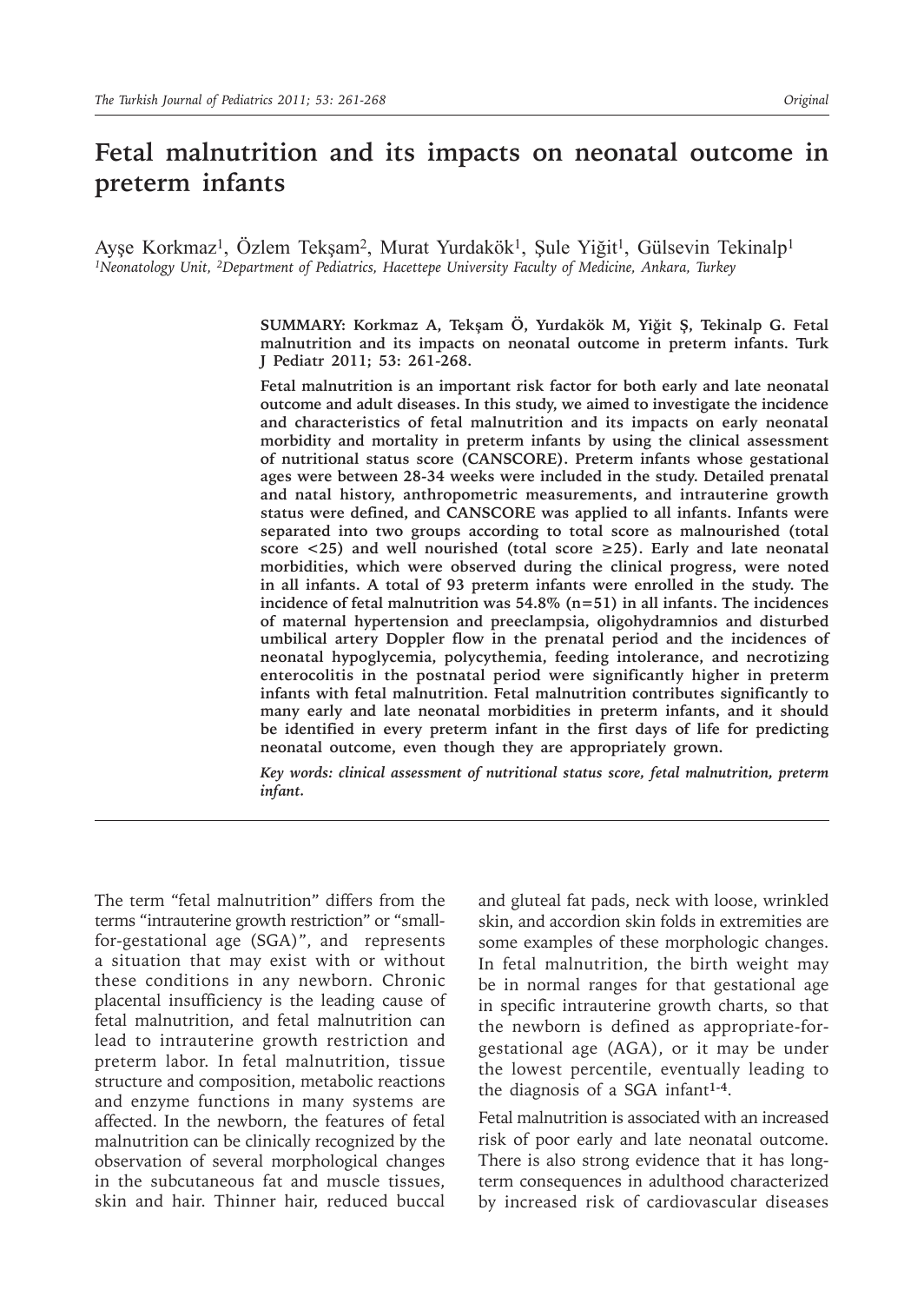and insulin resistance by the mechanism of "fetal programming". The incidences of perinatal hypoxia and related morbidities and late neurodevelopmental problems have been reported to be higher in term infants with fetal malnutrition**5-10**.

Prematurity is also a major risk factor for many early and late neonatal morbidities and mortality**11-14**. The coexistence of prematurity and fetal malnutrition may have further effects on neonatal outcome. However, the incidence and characteristics of fetal malnutrition in preterm infants have not been investigated before.

Clinical assessment of nutritional status score (CANSCORE) has been developed for the assessment of fetal malnutrition in term newborn infants. The method enables a relatively quantitative analysis of neonatal nutritional status at birth and is based on the systematic observation of nine superficial physical parameters, which include hair and buccal fat in the cheeks, chin and neck, arms, back inter or subscapular skin, buttocks, legs, chest, and abdominal wall skin<sup>1</sup>. Although CANSCORE has not been applied to preterm infants before, we aimed to use it in this population, as the main principle of the method depends not on gestational age but on morphological changes that occur due to the intrauterine loss of normal subcutaneous fat and muscle tissues. Thus, theoretically, CANSCORE could be applied to all newborn infants irrespective of gestational age.

In this study, we therefore aimed to investigate the incidence and characteristics of fetal malnutrition by using CANSCORE together with the risks of related morbidities in preterm infants.

## **Material and Methods**

This study was performed at the Neonatal Intensive Care Unit of Hacettepe University İhsan Doğramacı Children's Hospital, Ankara, Turkey between June 2006 and December 2007. All preterm infants with gestational ages between 28-34 weeks were included in the study. Infants with congenital anomalies and chromosomal disorders were excluded. Prenatal history, which consisted of maternal age, chronic or gestational diseases that complicated the pregnancy, and the last obstetric or Doppler ultrasonography findings before delivery were recorded for each patient. Intrauterine growth restriction was defined as an estimated fetal weight of <10 p for that gestational age in the intrauterine growth nomogram determined by measuring biparietal diameter and abdominal circumference of the fetus by obstetric ultrasonography. Disturbed umbilical artery Doppler flow velocimetry was defined as diminished, absent or reversed end diastolic blood flow in the umbilical artery defined by Doppler ultrasonography. Oligohydramnios was defined as an amniotic fluid index of ≤5 cm**15-17**. Mode of birth, Apgar score at the 5th minute, delivery room resuscitation by endotracheal intubation, chest compression or medication, and cord pH were noted for each infant.

In the first day of life, birth weight and length of each infant were measured. Head circumferences were measured on the second day of life in order to eliminate the effect of scalp edema on the first day. Gestational ages of the infants were assessed by New Ballard Score and intrauterine growth of all infants was assessed by Lubchenco intrauterine growth curves**18,19**. On the same day, CANSCORE was applied to all preterm infants for the assessment of fetal malnutrition by a single experienced observer in order to exclude interobserver error. CANSCORE is a systematized observation of the characteristics of nine superficial physical parameters including hair and buccal fat in the cheeks, chin and neck, arms, back inter or subscapular skin, buttocks, legs, chest, and abdominal wall skin. These signs were rated from 1 (worst, severe fetal malnutrition) to 4 (best, well nourished), and the highest and lowest total scores are 36 and 9, respectively. A total score of <25 was taken as clinical evidence of fetal malnutrition that occurred *in utero***<sup>1</sup>**. All preterm infants were separated into two groups according to total score as malnourished (total score <25) or well nourished (total score  $\geq$ 25).

In the evaluation of early and late neonatal clinical outcomes, SGA and large-for-gestationalage (LGA) infants were excluded in order to eliminate the effects of restricted or excessive intrauterine growth on neonatal outcome and only AGA infants were included in this part of the study. The clinical diagnoses and problems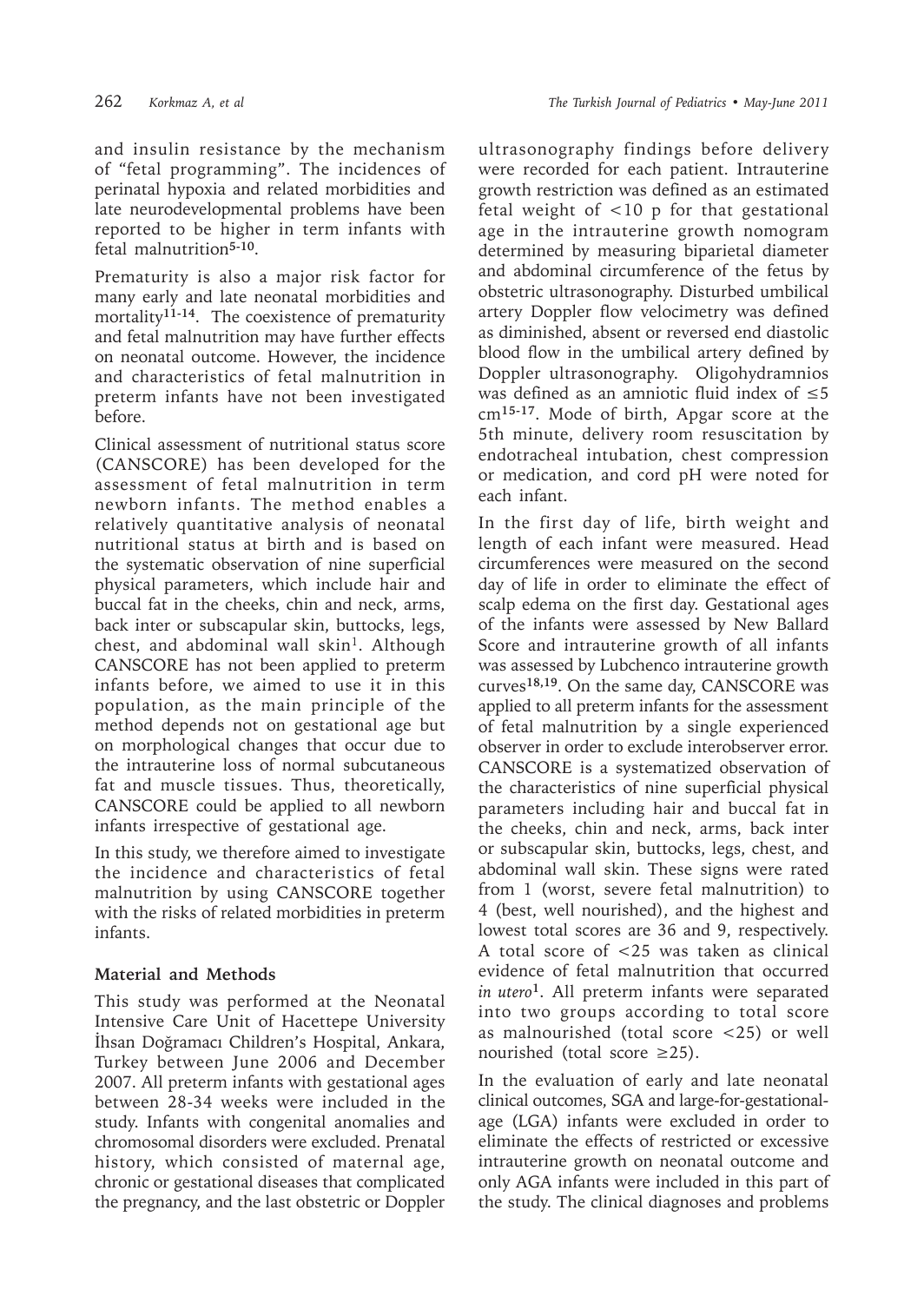in the neonatal period, durations of mechanical ventilation, supplemental oxygen therapy, time to full enteral nutrition, total parenteral nutrition, and hospitalization durations were recorded for each infant. Hypoglycemia was defined as a blood glucose level of <50 mg/ dl detected at least two times and requiring treatment with an increased intravenous glucose infusion in the first 24 hours of life whether the infant was symptomatic or not**<sup>20</sup>**. Polycythemia was defined as a central venous hematocrit of >65% at the sixth hour of life**<sup>21</sup>**. Respiratory distress syndrome was confirmed with the presence of typical clinical, radiological and arterial blood gas analysis findings**22**. Criteria of feeding intolerance were defined as: (1) abdominal distension with prominent intestinal loops, (2) gastric residue of  $≥3$  ml/kg before a single feeding noted at least two times in a 24-hour period, and (3) absence of occult blood in stools and pneumatosis intestinalis in abdominal X-ray. Necrotizing enterocolitis (NEC) was diagnosed according to modified Bell's staging**<sup>23</sup>**. Intraventricular hemorrhage was confirmed with cranial ultrasonographic examination in the first week of life and classified according to the system of Papile**<sup>24</sup>**. Bronchopulmonary dysplasia was defined according to the criteria of the National Institutes of Child Health and Diseases**<sup>25</sup>**. Retinopathy of prematurity (ROP) was examined in every preterm infant whose gestational age was <32 weeks and birth weight was <1500 g by a senior ophthalmologist and was staged according to the International Classification of ROP**<sup>26</sup>**.

Parenteral nutrition was initiated on the first day of life in very-low-birth weight (VLBW) infants (<1500 g) and in infants who could not be fed enterally because of concurrent illness. Parenteral glucose was started at 6- 8 mg/kg/min on the first day of life and

increased daily as tolerated to 12 mg/kg/min. All patients received 80-100 kcal/kg/day at the end of the first week. Minimal enteral nutrition with breast milk or preterm formula was initiated at the end of 24 hours in VLBW infants. Infants without severe concurrent illness were fed enterally by breast milk or preterm formula as was tolerated according to the nursery protocol. Full enteral feedings were defined as 150 ml/kg/day.

Statistical data were analyzed using SPSS for Windows 10.0 program. Parameters with nominal values were compared with  $\chi^2$  test or Fisher's exact test. The independent sample *t* test was used to compare differences in normally distributed parameters while Mann-Whitney U test was used for non-parametric variables. A p value of  $< 0.05$  was considered statistically significant. Relative risks (RR) with 95% confidence intervals (CI) of various neonatal morbidities in the presence of fetal malnutrition were analyzed by non-test based RR-CI for cumulative data.

### **Results**

A total of 93 preterm infants were enrolled in the study. The incidence of fetal malnutrition was 54.8% (n=51) in all preterm infants, while it was  $44.0\%$  (n=33) in AGA infants (n=75) and  $100.0\%$  (n=18) in SGA infants (n=18). The incidences of fetal malnutrition and its distribution in different weight-for-gestational age groups are shown in Table I.

After excluding SGA infants  $(n=18)$ , the demographic, anthropometric and perinatal characteristics of AGA preterm infants with and without fetal malnutrition are given in Table II. Although the mean gestational ages were similar in both groups, the mean birth weight, length and head circumference of preterm infants with fetal malnutrition were significantly lower than in well-nourished

**Table I.** The Incidences of Fetal Malnutrition in Different Weight-for-Gestational Age Groups in Preterm Infants

| Intrauterine growth             | Well-nourished infants<br>$n \ (\%)$ | Infants with fetal malnutrition<br>$n \ (\%)$ | Total                    |
|---------------------------------|--------------------------------------|-----------------------------------------------|--------------------------|
| Appropriate for gestational age | 42 (56)                              | 33 (44)                                       | 75                       |
| Small for gestational age       |                                      | 18 (100)                                      | 18                       |
| Large for gestational age       |                                      | -                                             | $\overline{\phantom{a}}$ |
| Total                           | 42 (45.2)                            | 51 (54.8)                                     | 93                       |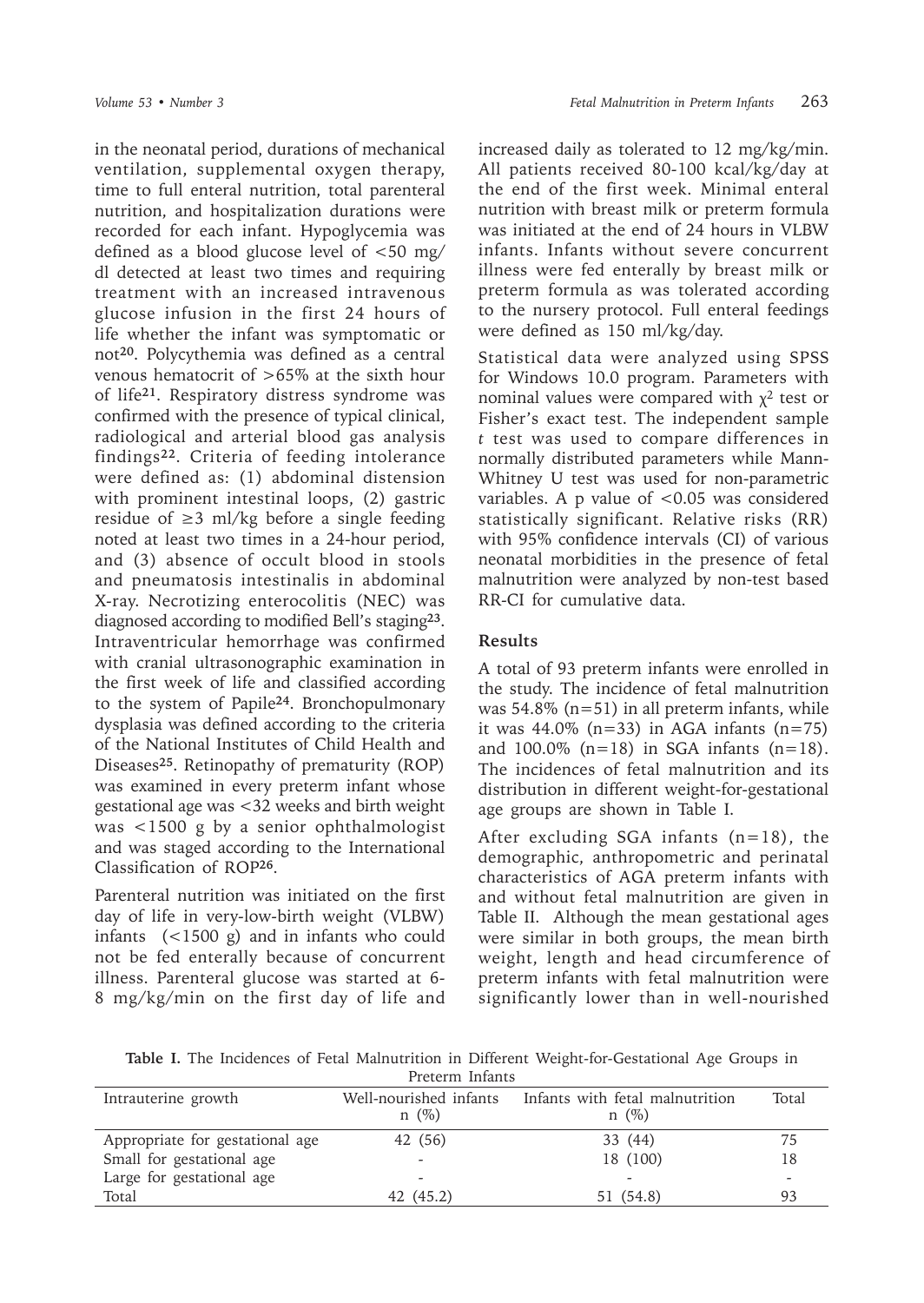| Demographic, anthropometric and<br>perinatal characteristics         | Well-nourished<br>infants $(n=42)$ | Infants with fetal<br>malnutrition $(n=33)$ | p     |
|----------------------------------------------------------------------|------------------------------------|---------------------------------------------|-------|
| Gender $(M/F)$ , n                                                   | 23/19                              | 15/18                                       |       |
| Gestational age (wk), mean $\pm$ SD                                  | $32.6 \pm 1.7$                     | $31.8 \pm 2.1$                              | 0.065 |
| Birth weight (g), mean $\pm$ SD                                      | $1891 \pm 355$                     | $1624 \pm 357$                              | 0.002 |
| Length (cm), mean $\pm$ SD                                           | $43.2 \pm 2.9$                     | $41.2 \pm 2.9$                              | 0.004 |
| Head circumference (cm), mean $\pm$ SD                               | $30.7 \pm 2.6$                     | $29.3 \pm 2.1$                              | 0.018 |
| Disturbed umbilical artery Doppler flow                              |                                    |                                             |       |
| velocimetry (diminution/absence/<br>reversal of blood flow), $n$ (%) | 2(4.8)                             | 8(24.2)                                     | 0.018 |
| Oligohydramnios, $n$ (%)                                             | 1(2.4)                             | 6(18.2)                                     | 0.039 |
| Maternal hypertension and<br>preeclampsia, n (%)                     | 3(7.2)                             | 10(30.3)                                    | 0.013 |
| Abruptio placentae, n (%)                                            |                                    | 4(12.1)                                     | 0.034 |
| Rupture of membranes $>24$ h, n (%)                                  | 6(14.3)                            | 4(12.1)                                     | 1.000 |
| Chorioamnionitis, n (%)                                              | 4(9.5)                             | 2(6.0)                                      | 1.000 |
| Mode of delivery $(V/CS)$ , n $(\%)$                                 | 19/23<br>(45.2/54.8)               | 12/21<br>(36.4/63.6)                        | 0.082 |
| Delivery room resuscitation, $n$ (%)                                 | 4(9.5)                             | 6(18.2)                                     | 0.320 |
| Apgar at 5 min, mean $\pm$ SD                                        | $8.4 \pm 1.2$                      | $7.5 \pm 1.0$                               | 0.000 |
| Cord $pH$ , mean $\pm$ SD                                            | $7.32 \pm 0.02$<br>$(n=15)$        | $7.30 \pm 0.03$<br>$(n=16)$                 | 0.037 |

**Table II.** Demographic, Anthropometric and Perinatal Characteristics of Preterm Infants With and Without Fetal Malnutrition (after excluding SGA infants)

preterm infants ( $p<0.01$ ,  $p<0.01$  and  $p<0.05$ , respectively). In the examination of perinatal characteristics, the incidences of maternal hypertensive disorders (chronic hypertension and preeclampsia), abruptio placentae, disturbed umbilical artery Doppler flow velocimetry, and oligohydramnios were significantly higher in preterm infants with fetal malnutrition than in well-nourished preterm infants  $(p<0.05$  in all). Mean Apgar score at the 5th minute and cord blood pH were lower in preterm infants with fetal malnutrition ( $p < 0.001$  and  $p < 0.05$ , respectively).

In the investigation of neonatal morbidities and mortality, the incidences of hypoglycemia, polycythemia, feeding intolerance, and NEC were significantly higher in preterm infants with fetal malnutrition than in well-nourished preterm infants ( $p < 0.01$ ,  $p < 0.05$ ,  $p < 0.01$ and p<0.05, respectively). The incidences of various early and late neonatal morbidities and mortality in both groups are shown in Table III.

The RRs of various neonatal morbidities and mortality with 95% CIs in the presence of fetal malnutrition in preterm infants are shown in Fig. 1. The highest RR was for feeding intolerance (1.46, 95%CI: 1.11-1.91),

while the lowest RR was for mortality (0.94, 95%CI: 0.81-1.08).

#### **Discussion**

This is the first study in the literature that has used CANSCORE in preterm infants and investigated the incidence and characteristics of fetal malnutrition together with its consequences on neonatal morbidity and mortality. Physical characteristics of preterm infants are very different from those of term infants. The skin is thinner and there is less subcutaneous fat and muscle tissue. In addition, they show an advancing maturation with advancing gestational age. However, the main principal of CANSCORE, which has been used in the clinical assessment of fetal malnutrition in term newborns, depends not on gestational age but on the physical changes that occur with the loss of *normal* subcutaneous fat and muscle tissues**<sup>1</sup>**. Thus, theoretically, the CANSCORE method can also possibly be used for the determination of fetal malnutrition in preterm infants.

In our study, the incidence of fetal malnutrition in preterm infants was found to be 54.8%, which was much greater than the incidences that have been reported for term infants. In the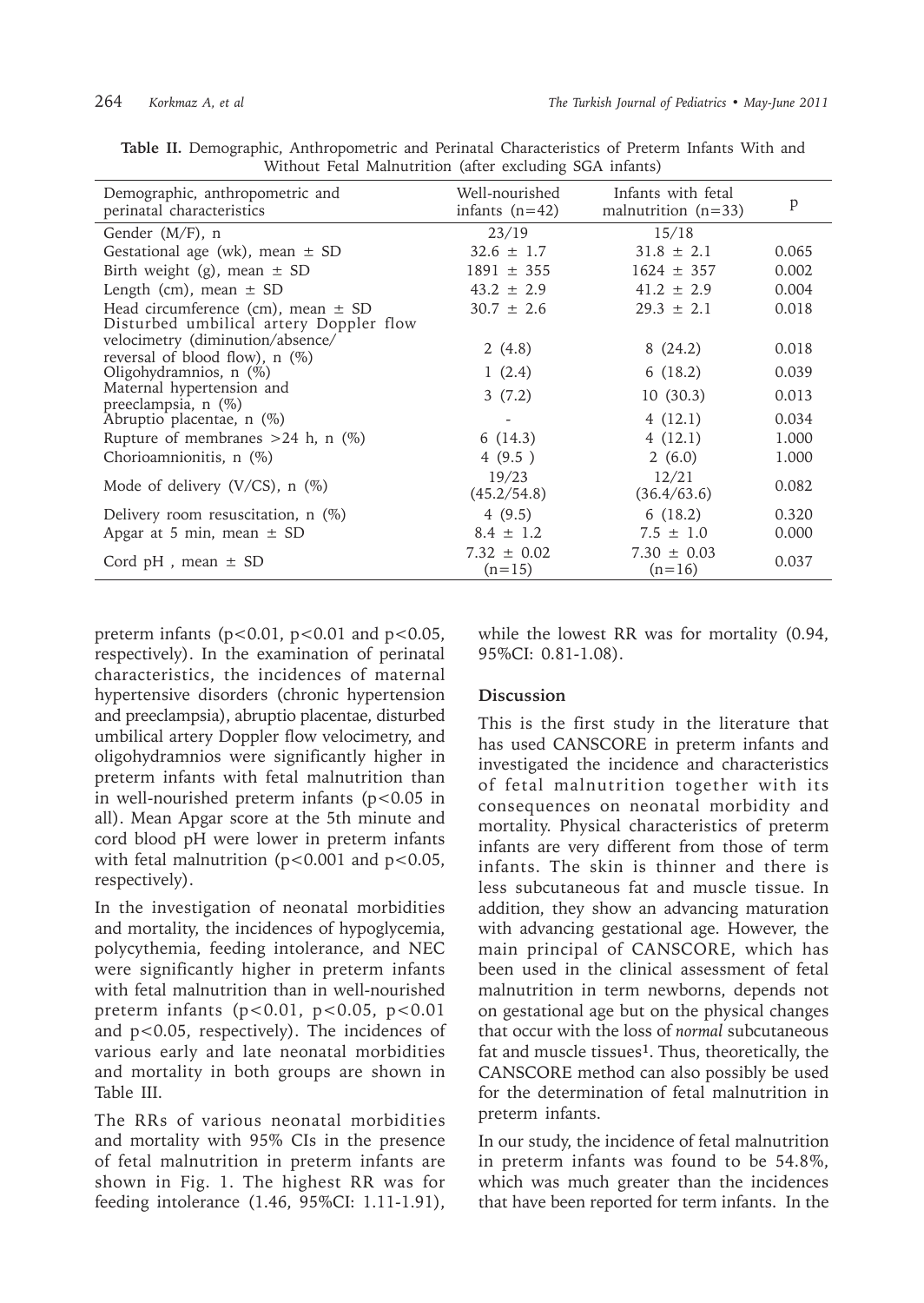| Early and late                                                        | Well-nourished infants | Infants with fetal | p     |
|-----------------------------------------------------------------------|------------------------|--------------------|-------|
| neonatal morbidities                                                  | $(n=42)$               | malnutrition       |       |
|                                                                       |                        | $(n=33)$           |       |
| Hypoglycemia, n (%)                                                   | 5(11.9)                | 13 (39.4)          | 0.006 |
| Polycythemia, n (%)                                                   |                        | 4(12.1)            | 0.034 |
| Respiratory distress syndrome, n (%)                                  | 6(14.3)                | 8(24.2)            | 0.272 |
| Patent ductus arteriosus, n (%)                                       | 8(19)                  | 8(24.2)            | 0.586 |
| Intraventricular hemorrhage<br>(grade III-IV), $n$ (%)                | 3(7.1)                 | 1(3)               | 0.626 |
| Feeding intolerance, n (%)<br>Necrotizing enterocolitis               | 3(7.1)                 | 12 (36.4)          | 0.003 |
| ( $\geq$ Stage II), n (%)                                             | 1(2.4)                 | 6(18.2)            | 0.039 |
| Sepsis (culture-proven), $n$ (%)                                      | 2(4.8)                 | 4(12.1)            | 0.395 |
| Bronchopulmonary dysplasia, n (%)<br>Retinopathy of prematurity       | 2(4.8)                 | 3(9.1)             | 0.649 |
| (grade III-IV), $n$ (%)                                               | 2(4.8)                 | 5(15.2)            | 0.229 |
| Time to full enteral feeding (d),                                     |                        |                    |       |
| median (min-max)                                                      | $5(3-34)$              | $15(5-32)$         | 0.000 |
| Total duration of total parenteral<br>nutrition (d), median (min-max) | $1(0-28)$              | $12(0-25)$         | 0.000 |
| Total duration of mechanical ventilation,<br>(d), median (min-max)    | $0(0-21)$              | $0(0-16)$          | 0.387 |
| Days on oxygen, median (min-max)                                      | $2(0-36)$              | $3(0-28)$          | 0.192 |
| Length of hospital stay (d), mean $\pm$ SD                            | $21.2 + 16.7$          | $36.3 + 16.6$      | 0.000 |
| Mortality, n (%)                                                      | 5(11.9)                | 2(6.1)             | 0.456 |

**Table III.** Clinical Characteristics of Preterm Infants With and Without Fetal Malnutrition (after excluding SGA infants)

literature, the incidence of fetal malnutrition in term infants has ranged from 10.9% to 40%**1,2,4,27,28**. This could be explained by the high incidence of prenatal risk factors such as maternal or obstetric diseases and placental disorders, leading to both prematurity and fetal malnutrition in preterm infants. Thus, the underlying etiological factors of both fetal malnutrition and preterm labor or iatrogenic preterm delivery, which is performed for the optimal survival of the preterm infant, appear to be common.

The incidences of fetal malnutrition in different weight-for-gestational age groups of term newborn infants have been reported in a few studies. In the original article of Metcoff **<sup>1</sup>**, the incidence of fetal malnutrition was 5.5% in AGA infants and 54.0% in SGA infants. Deodhar et al.4 reported an incidence of 12.9% in AGA infants and 84.2% in SGA infants, while Sankhyan et al.**<sup>28</sup>** found that 3.8% of AGA and 57.1% of SGA infants were malnourished. However, in our study, the incidences of fetal malnutrition in preterm AGA and SGA infants were much higher (44.0% and

100%, respectively) than those of term infants as shown in Table I. These results indicate that preterm infants, who have reached their normal weight-for-gestational age and are classified as "AGA" postnatally, might have an important incidence of fetal malnutrition. It also strongly emphasizes the importance of the nutritional status of preterm infants rather than anthropometric measures, which lead to the underestimation of fetal malnutrition. The results also indicated that almost all of the SGA infants have lost their normal growth potential and normal subcutaneous tissues due to severely decreased or inhibited intrauterine nutrient supply because of several maternal and/or placental factors that had their onset long before signs of preterm labor developed or elective operative delivery was planned. Chronic placental insufficiency seems to be a reasonable cause of fetal malnutrition and growth restriction in these infants. The duration and severity of chronic placental insufficiency probably determines whether the fetus would have only fetal malnutrition or both fetal malnutrition and intrauterine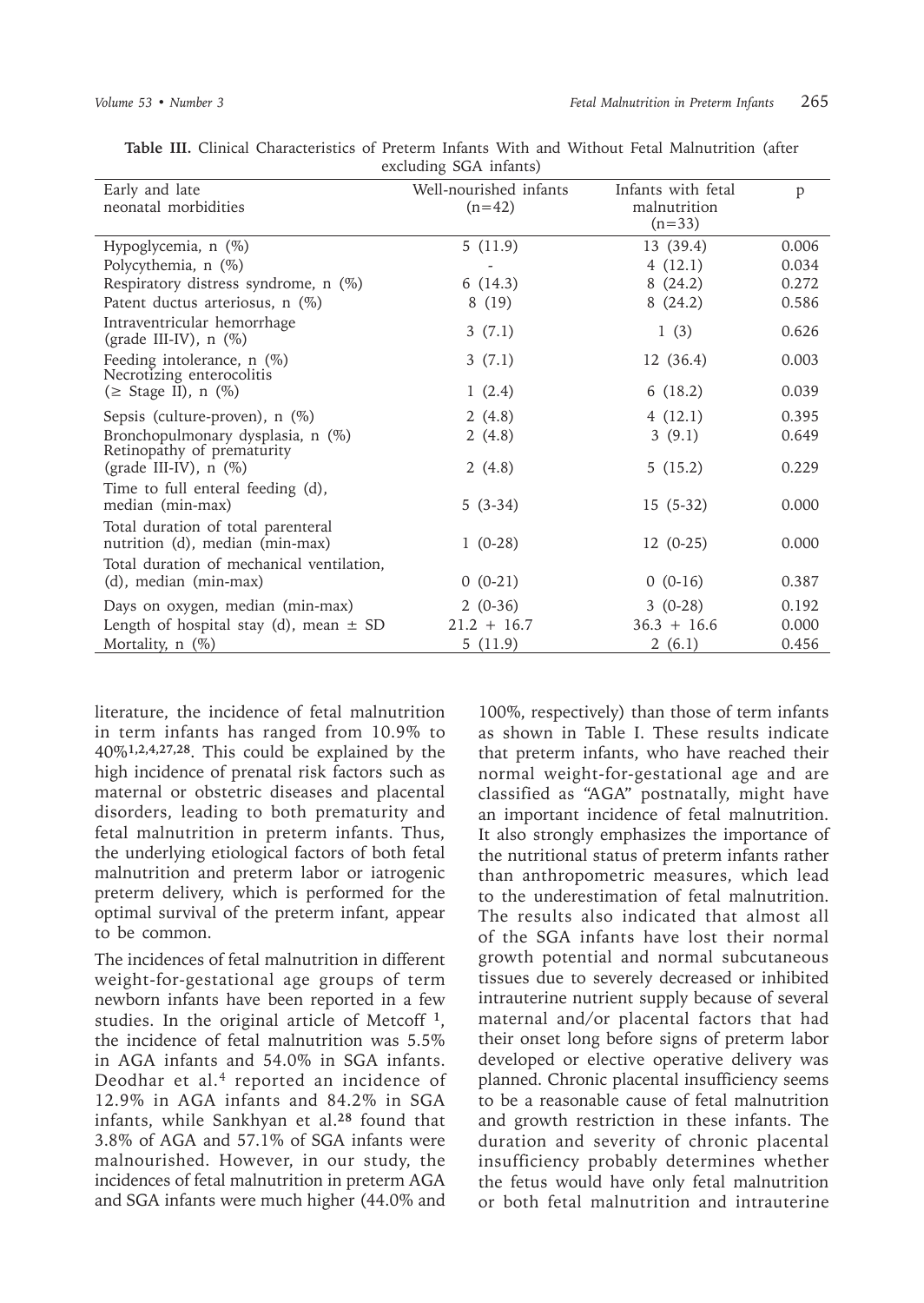

Fig. 1. The relative risks of various neonatal morbidities (95% CI) in the presence of fetal malnutrition in preterm infants.

growth restriction. Mild or moderate chronic placental insufficiency could lead only to fetal malnutrition while a severe or prolonged form could lead to both fetal malnutrition and intrauterine growth restriction. Consistent with this argument, as shown in Table II, the incidence of prenatal hemodynamic disturbances as diminished, absent or reversed umbilical artery Doppler flow velocimetry and the incidence of maternal chronic hypertension and preeclampsia were higher in malnourished preterm infants.

Fetal malnutrition is associated with an increased risk of neonatal morbidity and mortality. In term newborn infants, fetal malnutrition and intrauterine growth restriction have been found to be associated with increased risk of early and late (motor and developmental delay) neonatal problems**5,29,30**.

Prematurity and fetal malnutrition are strongly associated with increased morbidity and mortality**11,12**. In the management of these infants, complications of preterm birth can be amplified by the effect of suboptimal fetal nutrition and growth. The provision of full

support for resuscitation and subsequent intensive care and treatment of these infants are crucial to the short- and long-term health of these infants. In the literature, the risk and incidence of neonatal morbidities and mortality have been extensively studied in intrauterine growth-restricted infants. Intrauterine growth restriction is associated with increased risks of hypoglycemia, polycythemia, NEC, respiratory distress syndrome, bronchopulmonary dysplasia, ROP, mortality, and late neurodevelopmental problems among preterm infants**31-34**. However, the impact of fetal malnutrition on early and late neonatal outcome has not been investigated in appropriately grown preterm infants. In our study, as shown in Table III, the incidences of early neonatal hypoglycemia, polycythemia, feeding intolerance, and NEC were higher in AGA infants with fetal malnutrition than wellnourished AGA infants. Neonatal hypoglycemia and polycythemia are the results of altered glucose metabolism in the presence of intrauterine substrate deficiency and increased erythropoiesis due to intrauterine chronic hypoxia, respectively**<sup>7</sup>**. Furthermore, the time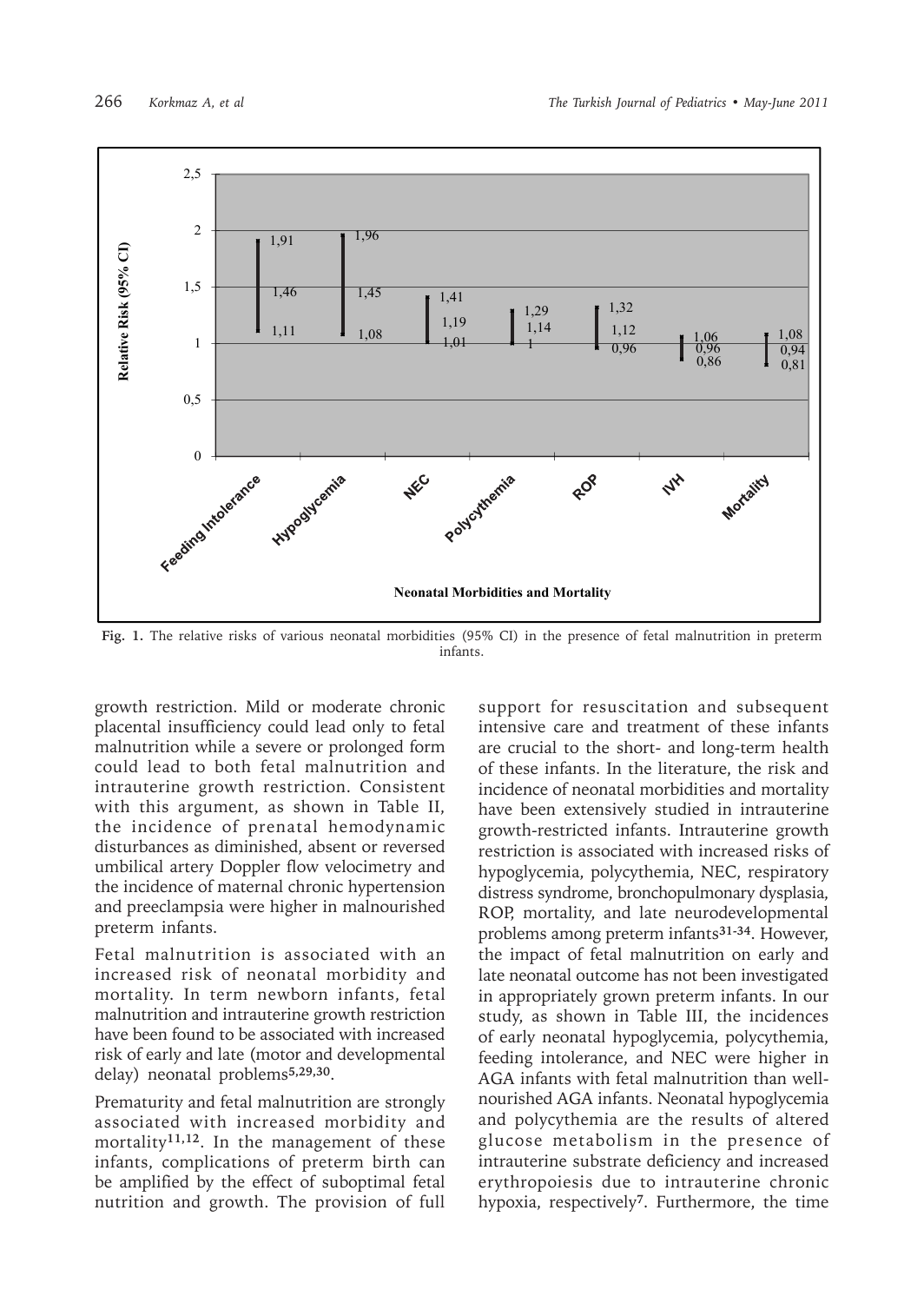to full enteral nutrition, the mean duration of total parenteral nutrition and length of hospital stay were longer in infants with fetal malnutrition. NEC is a multifactorial disease, in which intestinal ischemia is a major risk factor in the pathogenesis, and this is especially important for infants with fetal malnutrition**<sup>35</sup>**. Furthermore, in infants with prenatal abnormal fetal Doppler velocimetry, the "existence" of "intestinal ischemia" has been proven by the demonstration of postnatal disturbed superior mesenteric artery hemodynamics, indicating persistent redistribution of regional blood flow. These infants have been shown to have an increased risk of gastrointestinal problems and "NEC-like" clinical picture very early, even before the initiation of enteral feedings in the first few days of life**<sup>36</sup>**. In our study, the incidence of disturbed prenatal umbilical artery Doppler flow velocimetry was significantly higher in infants with fetal malnutrition, and this finding strongly explains the increased incidence of gastrointestinal problems like feeding intolerance and NEC in these infants. Therefore, not only "intrauterine growthrestricted or SGA" preterm infants but also "intrauterine malnourished" preterm infants should be considered as "high-risk infants", even though they are appropriately grown. These infants should also be followed for longterm complications and "fetal programming" effects such as growth failure, hypertension, insulin resistance, and disorders of glucose metabolism and hyperlipidemia.

In conclusion, identification of the incidence and characteristics of fetal malnutrition in preterm infants carries great importance from the points of short- and long-term neonatal morbidity and mortality. Fetal malnutrition in preterm infants can be detected with the CANSCORE method, but the suitability of this method for preterm infants should be investigated with future studies, and this may lead to modification of CANSCORE by adding more appropriate morphological parameters for this population.

#### **REFERENCES**

- 1. Metcoff J. Clinical assessment of nutritional status at birth: fetal malnutrition and SGA are not synonymous. Pediatr Clin North Am 1994; 41: 875-891.
- 2. Mehta S, Tandon A, Dua T, Kumari S, Singh SK. Clinical assessment of nutritional status at birth. Indian Pediatr 1998; 35: 423-428.
- 3. Crosby WM. Studies in fetal malnutrition. Am J Dis Child 1991; 145: 871-876.
- 4. Deodhar J, Jarad R. Study of the prevalence of and high risk factors for fetal malnutrition in term newborns. Ann Trop Paediatr 1999; 19: 273-277.
- 5. Hill RM, Verniaud WM, Deter RL, et al. The effect of intrauterine malnutrition on the term infant: a 14 year prospective study. Acta Paediatr Scand 1984; 73: 482-487.
- 6. Adabag AS. Birth weight and the future risk of cardiovascular disease: does intrauterine malnutrition have a role in fetal programming? J Lab Clin Med 2001; 138: 378-386.
- 7. Barker DJ. The malnourished baby and infant. Br Med Bull 2001; 60: 69-88.
- 8. Leger J, Jaquet D, Levy-Marchal C, Czernichow P. Syndrome X: a consequence of intra-uterine malnutrition? J Pediatr Endocrinol Metab 2000; 13 (Suppl): 1257-1259.
- 9. Szitanyi P, Janda J, Poledne R. Intrauterine undernutrition and programming as a new risk of cardiovascular disease in later life. Physiol Res 2003; 52: 389-395.
- 10. Winick M. Fetal malnutrition and brain development. J Pediatr Gastroenterol Nutr 1983; 2 (Suppl): S68-72.
- 11. Ward RM, Beachy JC. Neonatal complications following preterm birth. BJOG 2003; 110 (Suppl): 8-16.
- 12. Lorenz JM. The outcome of extreme prematurity. Semin Perinatol 2001; 25: 348-359.
- 13. Allen MC. Preterm outcomes research: a critical component of neonatal intensive care. Ment Retard Dev Disabil Res Rev 2002; 8: 221-233.
- 14. Rijken M, Stoelhorst GM, Martens SE, et al. Mortality and neurologic, mental, and psychomotor development at 2 years in infants born less than 27 weeks' gestation: the Leiden follow-up project on prematurity. Pediatrics 2003; 112: 351-358.
- 15. Chang TC, Robson SC, Spencer JA, Gallivan S. Identification of fetal growth retardation: comparison of Doppler waveforms indices and serial ultrasound measurements of abdominal circumference and fetal weight. Obstet Gynecol 1993; 82: 230-236.
- 16. Manning FA, Platt LD, Sipos L. Antepartum fetal evaluation: development of a fetal biophysical profile score. Am J Obstet Gynecol 1980; 136: 787-795.
- 17. Kingdom JC, Burrell SJ, Kaufmann P. Pathology and clinical implications of abnormal umbilical artery Doppler waveforms. Ultrasound Obstet Gynecol 1997; 9: 271-286.
- 18. Ballard JL, Khoury JC, Wedig K, Wang L, Ellers-Walsman BL, Lipp R. New Ballard score, expanded to include extremely premature infants. J Pediatr 1991; 119: 417-423.
- 19. Battaglia FC, Lubchenco LO. A practical classification of newborn infants by weight and gestational age. J Pediatr 1967; 71: 159-163.
- 20. Cornblath M, Hawdon JM, Williams AF, et al. Controversies regarding definition of neonatal hypoglycemia: suggested operational thresholds. Pediatrics 2000; 105: 1141-1145.